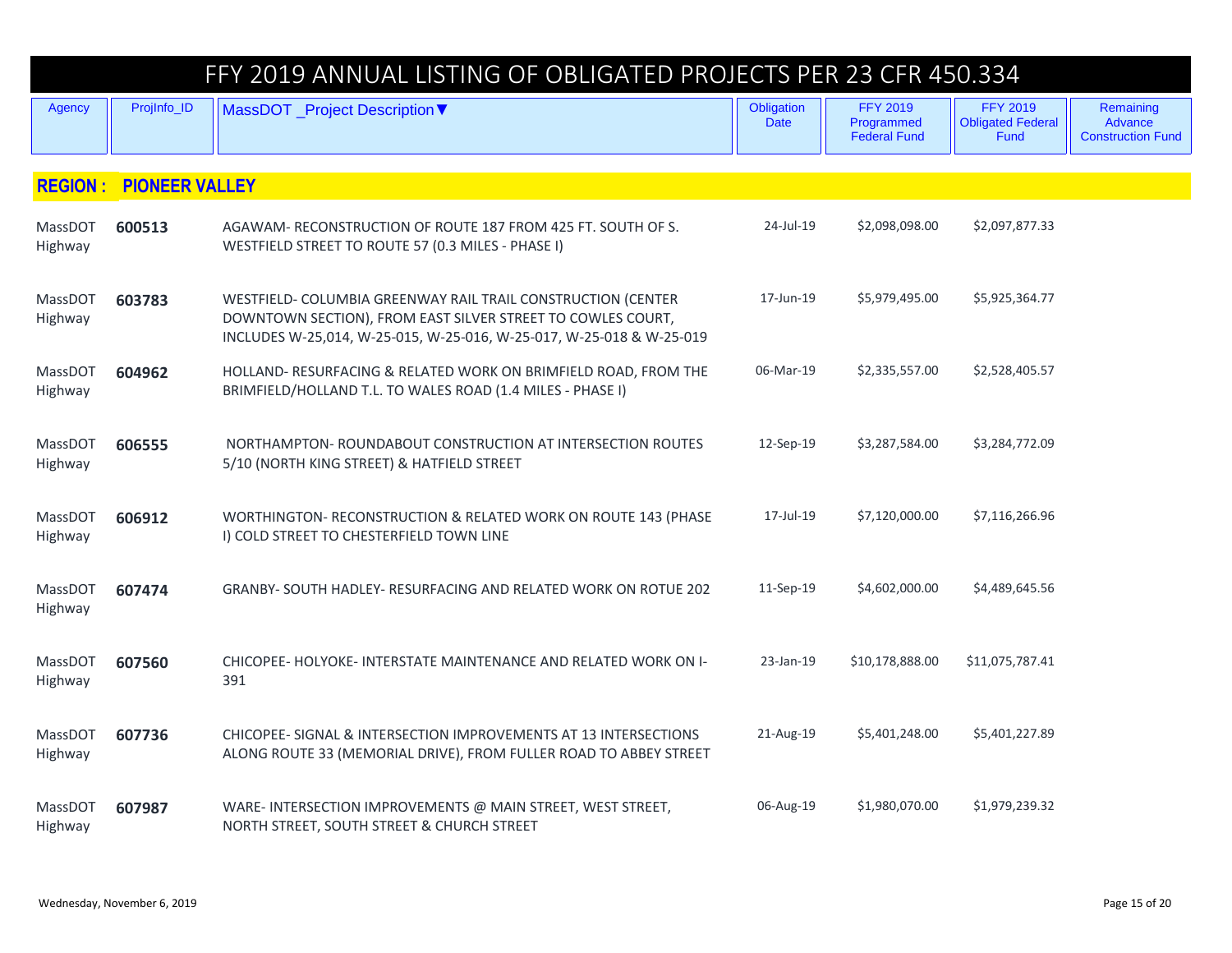## FFY 2019 ANNUAL LISTING OF OBLIGATED PROJECTS PER 23 CFR 450.334

| Agency             | ProjInfo_ID   | MassDOT _Project Description ▼                                                                                                      | Obligation<br><b>Date</b> | <b>FFY 2019</b><br>Programmed<br><b>Federal Fund</b> | <b>FFY 2019</b><br><b>Obligated Federal</b><br><b>Fund</b> | Remaining<br>Advance<br><b>Construction Fund</b> |
|--------------------|---------------|-------------------------------------------------------------------------------------------------------------------------------------|---------------------------|------------------------------------------------------|------------------------------------------------------------|--------------------------------------------------|
| MassDOT<br>Highway | 608251        | HOLYOKE-SYSTEMATIC BRIDGE MAINTENANCE ON H-21-047 AND H-21-049                                                                      | $01-May-19$               | \$1,591,200.00                                       | \$1,646,183.15                                             |                                                  |
| MassDOT<br>Highway | 608411        | SPRINGFIELD-INTERSECTION IMPROVEMENTS AT BAY STREET AND BERKSHIRE<br><b>AVENUE</b>                                                  | 01-Aug-19                 | \$1,609,504.00                                       | \$1,609,883.56                                             |                                                  |
| MassDOT<br>Highway | 608412        | BELCHERTOWN- IMPROVEMENTS & RELATED WORK ON ROUTES 202 & 21,<br>FROM TURKEY HILL ROAD TO SOUTH MAIN STREET (1.2 MILES)              | 15-Aug-19                 | \$4,114,802.00                                       | \$4,108,744.94                                             |                                                  |
| MassDOT<br>Highway | 608600        | CHICOPEE- WEST SPRINGFIELD- HIGHWAY LIGHTING UPGRADE ON I-91                                                                        | 06-Dec-18                 | \$3,440,607.00                                       | \$3,814,946.32                                             |                                                  |
| MassDOT<br>Highway | 608790        | HOLYOKE- IMPROVEMENTS AT KELLY COMMUNITY SCHOOL (SRTS)                                                                              | 04-Sep-19                 | \$1,011,948.00                                       | \$983,859.52                                               |                                                  |
| MassDOT<br>Highway | 608928        | HUNTINGTON-SYSTEMATIC BRIDGE MAINTENANCE, H-27-019, ROUTE 112<br><b>OVER SYKES BROOK</b>                                            | 31-Jan-19                 | \$421,205.00                                         | \$421,205.00                                               |                                                  |
| MassDOT<br>Highway | 609429        | PALMER-WARE-RESURFACING OF ROUTE 32                                                                                                 | 15-Aug-19                 | \$2,563,776.00                                       | \$2,379,311.20                                             |                                                  |
| MassDOT<br>Highway | <b>PV0001</b> | P21 Express - Year 2 Operating (Fund Transfer)                                                                                      | 10-Dec-18                 | \$400,000.00                                         | \$400,000.00                                               |                                                  |
| MassDOT<br>Highway | <b>PV0002</b> | LONGMEADOW - Rehabilitate Pondside Rd, a section of Tina Lane including a<br>gravel parking area, replace 2 culverts (FLAP Funding) | 14-Aug-19                 | \$208,000.00                                         | \$220,000.00                                               |                                                  |

**PIONEER VALLEY REGION TOTAL : \$58,343,982.00 \$59,482,720.59**